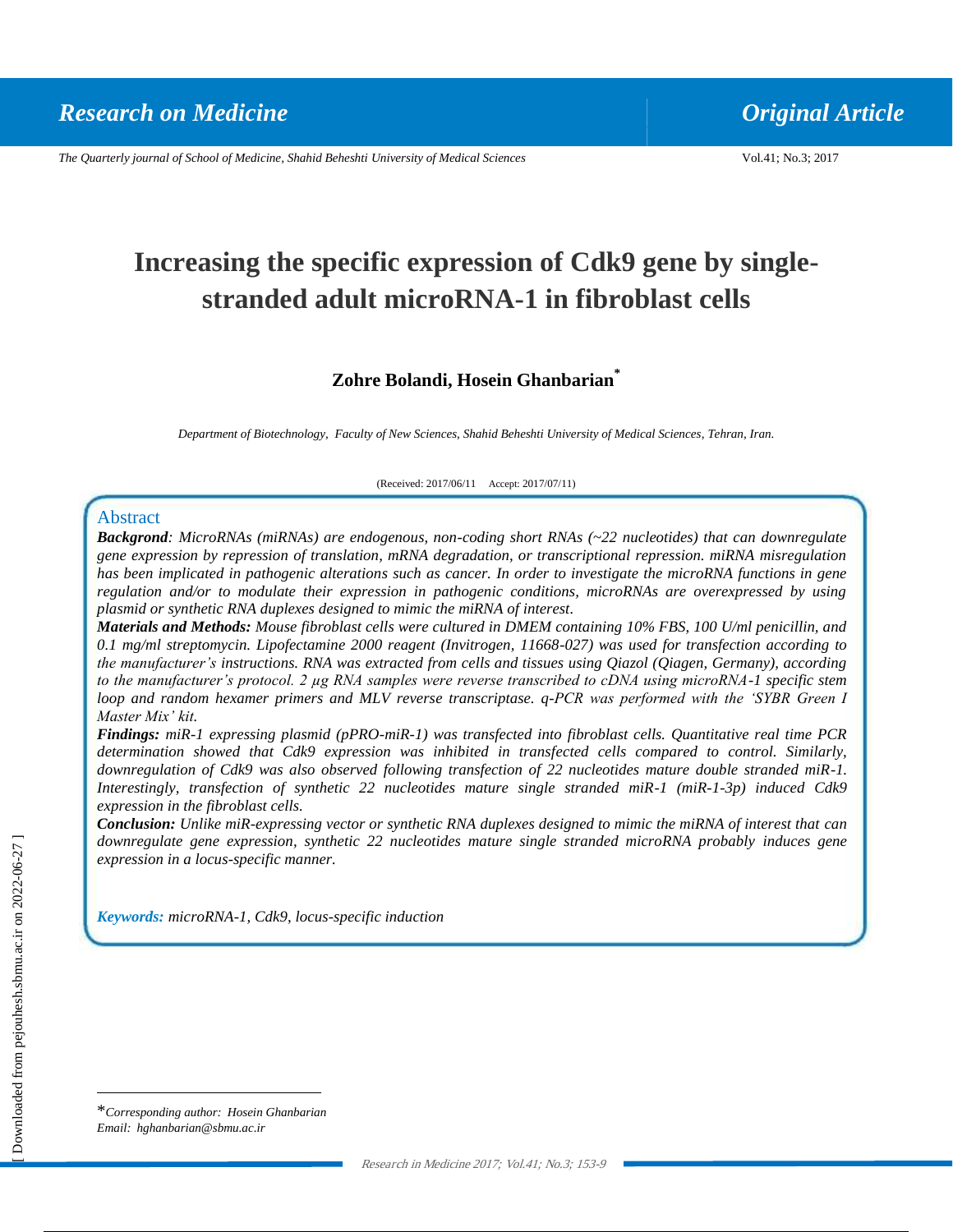.<br>مقاله تژو<sup>م</sup>

# **افسایص بیبن اختصبصی شن 9Cdk بوسیله -1microRNA ببلغ تک رضته در سلول هبی فیبروبالست**

**\* زهره بلنذی، حسین قنبریبن**

گروه بیوتکنولوژی، دانشکده فناوریهای نوین پزشکی، دانشگاه علوم پزشکی شهید بهشتی، تهران، ایران

تاریخ دریافت مقاله: ۱۳۹۶/۰۳/۲۰ تاریخ پذیرش مقاله: ۱۳۹۶/۰۴/۲۰

#### **چكیذه:**

س**ابقه و هدف:** microRNA ها، RNA کوچک (۲۲ بازی) غیر کد شونده هستند که قادرند بیان ژنها را از مسـیرهای جلـوگیری از ترجمـه، رونویسـی و تخریب RNA مهار کنند. با وجود نقش تنظیمی miR ها در شرایط فیزیولوژیک، تغییر بیان microRNA ها در شرایط بیماری مانند سرطان مشـاهده مــی ثیود. بنابرین به منظور تنظیم میزان بیان miRها در شرایط بیماری و یا جهت مطالعه نقش تنظیمی آنها، بیان microRNA ها را با استفاده از وکتـور هـای بیان کننده و یا از طریق سنتز miR بالغ دو رشتهای افزایش میدهند.

مواد و روشن بررسی: در این مطالعه تجربی تاثیر تنظیمی miR-1 تک رشته ای و دو رشته ای بر بیان ژن Cdk9 بررسی شد. سـلول هـای فیبروبلاست هوشی در محیط DMEM حاوی ۱۰ درصد سرم، 100 U/ml پنی سیلین، و 0.1 mg/ml/سپتومایسین کشت داده شدند. به منظور افزایش بیـان miR-1 در سلول های فیبروبلاست، پلاسمید بیان کننده pPRO-miR-1 )، 1miR-1 سنتزی دو رشته ای و تک رشته ای (۳ گروه ) با استفاده از لیپوفکتامین <sup>2000</sup> )*11668-027 ,Invitrogen* )ٍ عجك پشٍتکل ّبی هَخَد ثِ ػلَ ّب تشاًؼفکت ؿذُ ٍ *RNA* ػلَ ّب ثؼذ اص 48 ػابػت ثَػایلِ هحلاَ کیابصٍ )*Germany ,Qiagen* )اػتخشاج گشدیذ. *cDNA* ػبصی اص *RNA µg 2* دس حضَس آًضین *MLV* سیَسع تشًؼکشیپتبص ٍ پشایوشّبی *hexamer Random* ٍ پرایمر اختصاصی microRNA-1 (شرکت زیست رویش) انجام شد. جهت انجـام PCR-q از کیـت SYBR Green I Master Mixاسـتفاده شـد. جهـت بررسی *اختلاف بین گروه ها از آزمون واریانس ANOVA استفاده شد و سطح اختلاف معناداری بین گروه ها (p value ) کمتر از ۰/۰۵ در نظر گرفته شد.* **یافتهها:** پس از ترنسفکت سلول ها با پلاسمید بیان کننده PRO-miR-1 )miR-1ش کاهش ۲ برابر بیان ثرن Cdk9 در سلول های ترنسفکت شده نسبت به گروه کنترل با انجام آزمایش Real time PCR نشان داده شد (p<٠/٠١). نتایج مشابهی بعد از ترنسفکت سلول هـا بـا 1miR-1 بـالغ دو رشـته ای (r۲

نوکلئوتید) مشاهده شد. در ادامه با هدف مقایسه نقش تنظیمی miR-1 بالغ دورشته با تک رشته، سلول ها با miR-1 بالغ تک رشته (۲۲ نوکلئوتید) ترنسفکت ثسدند. نتایج حاصل از آزمایش PCR و وسترن بلات نشان داد که miR-1 بالغ تک رشته برخلاف miR-1 دورشته و یا پلاسمید بیان کننده miR حدود ۲ ثشاثش هیضاى ثیبى *9Cdk* افضایؾ هی دٌّذ )0/001*>p*).

**نتیجهگیری:** ثش ختف پتػویذ ثیبى کٌٌذُ *microRNA* ٍ *miR* ثبلغ دٍ سؿتِ ای کِ ثبػث کبّؾ ثیبى طى ّذف هی ؿًَذ، احتوب داسد *microRNA* تک رشته نقش فعال کننده بیان ژن هدف را داشته باشد.

واژگان كلیدی: 1-microRNA ژن Cdk9، افزایش بیان اختصاصی

**\* نویسنذه مسئول**: حؼیي لٌجشیبى *hghanbarian@sbmu.ac.ir*:**الكترونیک پست**

 $\overline{a}$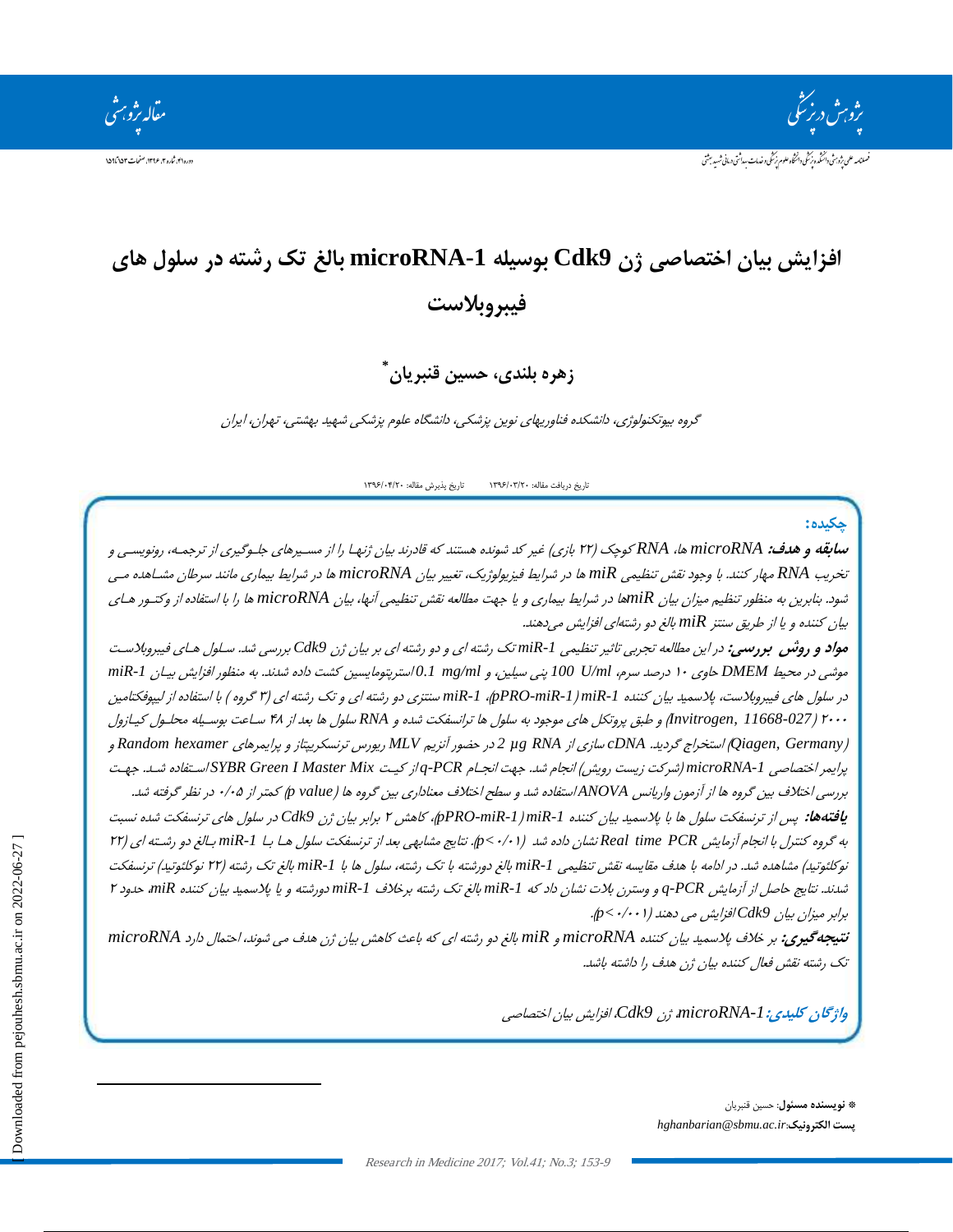#### **مقذمه:**

miRNA ها ملکولهای RNA غیر کد شونده کوچک ۲۲ نوکلئوتیدی هستند که با اتصال به ناحیه 'mRNA ۳ هدف، نقش تنظیمی خود را ایفا می کنند. این مولکول های کوچک برای اولین بار توسط Lee و ّوکبساًـبى دس )*elegans.C* )*elegans Caenorhabditis* دس ػب ۱۹۹۳ شناسایی شدند (۱). از سال ۱۹۹۳ به بعد، microRNA ها در بسیاری از موجودات از جمله گیاهان، ویروس، جلبک ها و جانوران شناسایی شدند (۲).

بسیاری از miRNA ها در پستانداران در زمان خاصی از تکامل و همچنین در بافت مشخصی بیان می شوند (۳, ۴). به عنوان مثال، miR-1 فقط در قلب وعضلات اسکلتی بیان می شود و با تنظیم بیان ژن Cdk9 و سایر ژنهای کلیدی قلب، در تکامل و تمایز سلول های قلبی دخالت دارند (۵). تحقیقات متعددی نشان داده است که بسیاری از مسیرها و فرایندهای سلولی از قبیل تکامل، تکثیر، مرگ سلولی، مسیرهای متابولیک و غیره توسط microRNAها کنترل میشوند (۶–۱۲).

microRNA ها بصورت یک رشته RNA بلند (pri-miRNAs RNA پلیمراز II در داخل هسته رونویسی می شوند. RNA اولیه رونویسی شده توسط آنزیم های (RNASEN *(* و*DGCR8* در داخل هسته بریده شده و شکل سنجاق سری (hairpin) پیدا می کنند. این RNA که pre-miRNA نامیده می شود به اندازه -۷-۸۰ نوکلئوتید است (۱۳, ۱۴). Pre-miRNA به داخل سیتوپلاسم منتقل شده و نهایتا توسط آنزیم *Dicer* بریده شده و به شکل RNA دو رشته ای 22 ًَکلئَتیذ دس هی آیذ کِ microRNA ثبلغ ًبهیذُ هی ؿَد )19-15(. microRNA بالغ دو رشته ای در ادامه وارد کمپلکس RISC شده و در هسیر حرکت به سمت RNA های هدف، یکی از رشته های miR از کمپلکس جدا شده و تخریب می شود. ولی رشته دیگر به ناحیه 'RNA۳ های هدف متصل شده و روند ترجمه RNA به پروتئین را مهار می کند  $(17-7)$ .

مطالعات مختلف نشان داده است که بیان microRNA ها ممکن است در شرایط بیماری تغییر کند. بنابرین برخی مواقع جهت جلوگیری از روند بیماری، نیاز است تا میزان بیان microRNA ها را افزایش دهیم. بدین منظور معمولا microRNA ها را یا به شکلRNA بالغ دو رشته ای و یا با استفاده از وکتور هاى بیان کننده microRNA به داخل سلول یا بدن موجودات هدایت می کنند. در اینجا، miR-1 به شکل های بالغ تک رشته، دو رشته و با استفاده از وکتور به داخل سلول های فیبروبلاست منتقل شده و میزان مهار بیان ژن هدف Cdk9 در روش های مختلف انتقال مورد بررسی قرار گرفته است.

#### **مواد و روضهب:**

این پژوهش تجربی-آزمایشگاهی در آزمایشگاه گروه بیوتکنولوژی دانشگاه علوم پزشکی شهید بهشتی تهران در سال ۱۳۹۵ انجام شد.



| Gene  | Sequence 5'-3'           |
|-------|--------------------------|
| Cdk9  | F: TAAAGCCAAGCACCGTCAG   |
|       | R: GATTTCCCTCAAGGCTGTGAT |
| Gapdh | F: CTCTCTGCTCCTCCTGTTCG  |
|       | R:ACGACCAAATCCGTTGACC    |

#### **کطت سلول**

سلول های فیبروبلاست جنین ۱۲/۵ روزه موش از مرکز تحقیقات بن یاخته تَهیه شد. سلول ها در محیط DMEM حاوی ۱۰ درصد Gibco) FBS( ۰/U/ml پنی سیلیسن و mg/ml ۰/۱ استرپتومایسین کشت داده شدند. محیط کشت سلول ها به طور معمول یک روز درمیان تعویض شد. جهت انتقال وکتور بیان کننده miR-1 و یا miR-1 بالغ به داخل سلول از لیپوفکتامین ۲۰۰۰ (Invitrogen) و طبق پروتکل مربوطه استفاده شد.

#### **وکتور بیبن کننذه -1miR-pPRO**

Sophia Antipolis از دانشگاه pPRO-miR-1 وکتور بیان کننده فرانسه از آزمایشگاه دکتر رسول زادگان تهیه شد. ژن miR-1 تحت پروموتر ژن Protamin بیان می شود (۵).

#### **Real time PCR انجبم و RNA استخراج**

۴۸ ساعت پس از انتقال microRNA به داخل سلول، RNA کامل با استفاده از محلول کیازول (Qiagen, Germany) از سلول های ترنسفکت شده و کنترل استخراج شد. cDNA سازی با 2µg RNA و PrimeScript<sup>TM</sup> RT ) MLV reverse transcriptase بوسیله آنزیم تبجام شد. در این راستا جهت (Reagent Kit, RR037Q, TaKaRa cDNA سازی ژن Cdk9، از پرایمرهای random hexamer و از کیت اختصاصی miR-1 (شرکت دانش بنیان زیست رویش، تهران، ایران) برای cDNA سازی miR-1 استفاده شد. q-PCR با استفاده از کیت ِػیلَث( RR820L, TaKaRa( 'SYBR Green I Master Mix' دستگاه 6000 Corbett, Australia) Rotor-Gene) انجام شد. جهت نرمالیزه کردن بیان ژن Cdk9 و miR-1 بترتیب از ژن Gapdh و 5nord RNA 47 بِه عنوان کنترل داخلی استفاده گردید. توالی مربوط به پرایمرها در جدول نشان داده شده است.

### **Western Blot آزمبیص**

استخراج پروتئین از سلول ها، آزمایشهای الکتروفورز و Blotting طبق روش هایی که در مطالعات قبلی اشاره شده است انجام شد (٢٣, ٢٣). آنتی H-169, sc-8338, ) تَیْمِیه شَده از خرگوش ( H-169, sc-8338, B- کاونال موشی) (Santa Cruz Biotechnology) و آنتی بادی منوکلونال actin( Sigma 6199,T )ثِ ًؼجت 1:500 سلیك ؿذُ دس ثبفش PBS، و همچنین آنتی بادی ثانویه تهیه 2.5% Blotto, 0.05% Tween-20 rabbit ) شده در بز (goat anti-rabbit) و آنتی بادی ثانویه خرگوشی

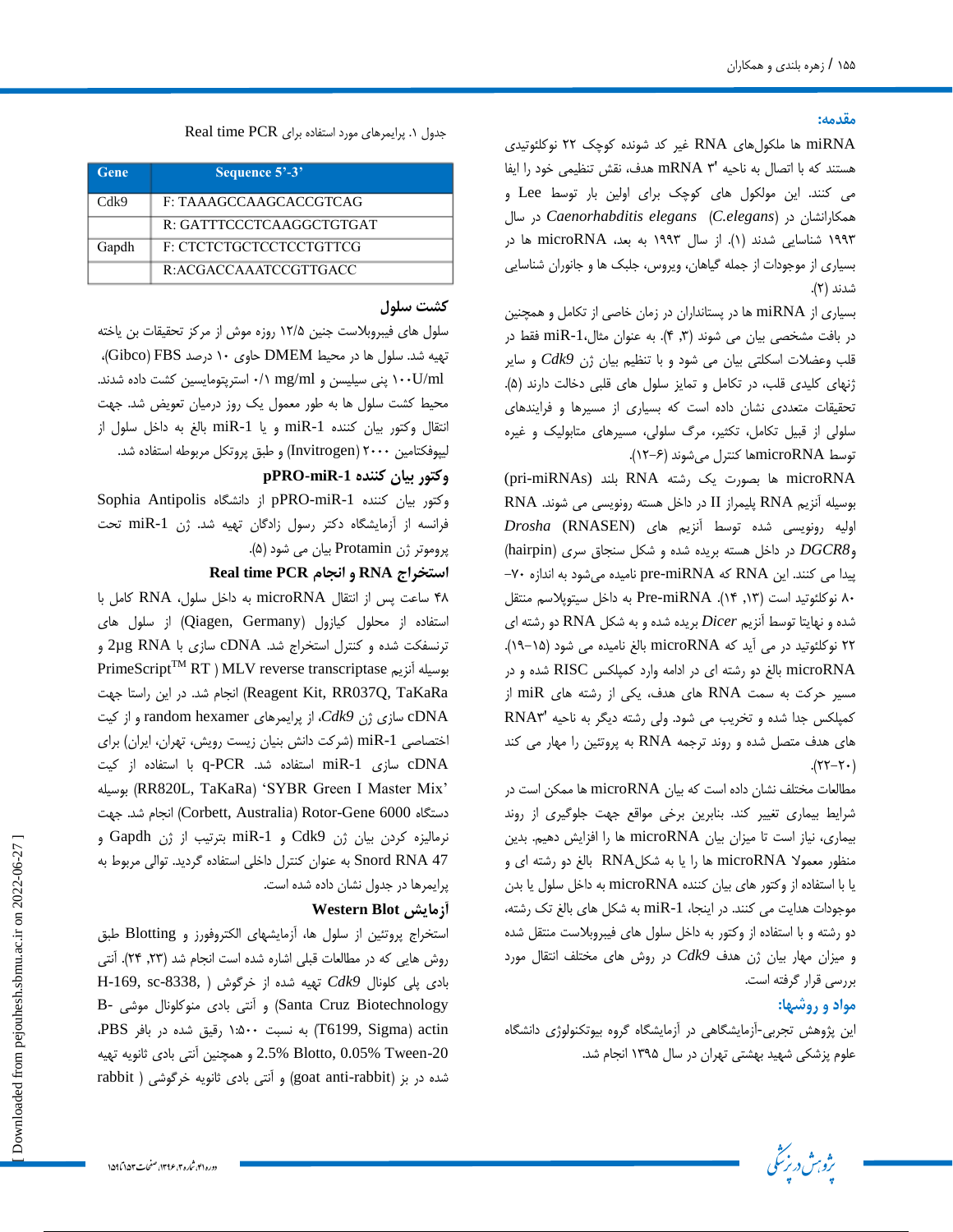تشان( ) (Santa Cruz Biotechnology) (anti-mouse پروکسیداز با رقت ۱:۱۰۰۰۰ استفاده شدند.

## **آنبلیس آمبری**

جَّهت بررسی اختلاف بین گروه ها از آزمون واریانس ANOVA استفاده شد و سطح اختلاف معناداری بین گروه ها p value کمتر از ۰/۰۵ در نظر گرفته شد.

### **یبفتههب:**

## **انتقبل وکتور بیبن کننذه -1miR به داخل سلول ببعث کبهص بیبن شن** *9Cdk* **می ضود.**

در بسیاری از موارد جهت مطالعه نقش microRNA ها در سلول های مختلف، بیان آنها را در داخل سلول افزایش می دهند. این افزایش بیان با استفاده از یک وکتور یوکاریوتی انجام می شود که پیش ساز microRNA را در داخل وکتور کلون و بیان می کنند. در مرحله اول تحقیق، ما هم پیشساز miR-1 موشی را در داخل وکتور pPRO-miR-1 کلون کرده و

ساعت RNA از سلول ها استخراج شد و Real time PCR انجام شد. نتایج حاصل نشان می دهد که miR-1 دو رشته ای بالغ سنتزی به مانند وکتور بیان کننده miR-1، فعالیت مهاری خود را نشان داده و باعث کاهش بیان ژن Cdk9 می شود (نمودار ۲).

**انتقبل p-1-3miR تک رضته به داخل سلول ببعث افسایص بیبن شن** *9Cdk* **می ضود**

همچنان که ذکر شد انتقال microRNA به صورت دو رشته ای بالغ باعث مهار ژن هدف می شود. سوالی در این رابطه مطرح است، آیا microRNA بِه صورت تک رشته بالغ می تواند نقش مهاری خود را ایفا کند؟ جهت جواب دادن به این سوال، قسمت '٣ از miR-1-3p) miR-1) به صورت تک رشته ٢٢ نوکلئوتید سنتز شده و به سلول های فیبروبلاست منتقل شد. نتایج حاصل از این آزمایش نشان داد که ناحیه ′۳ تک رشته از -1miR ثش ختف حبلت دٍ سؿتِ ای ثبػث افضایؾ ثیبى طى *9Cdk* هی شود (نمودار ۳ الف). افزایش بیان ژن Cdk9 حتی در سطح پروتئین با



نمودار ۱ انتقال وکتور بیان کننده miR-1 به داخل سلول باعث کاهش بیان ژن  $Cd$  می شود. الف) افزایش بیان miR-1 در سلول های فیبروبلاست بوسیله آزمایش Real time PCR اندازه گیری شد. ب) بیان ژن Cdk9 در سلول های ترنسفکت شده با وکتور و سلول های کنترل بوسیله أزمایش Real time PCR اندازه گیری شد. \*\*\* سطح معنا داری 1٠٠١٠>p و \* سطح معنا داری ۵٠/٠٥ با نشان میدهد.

> وکتور بیان کننده miR-1 به داخل سلول های فیبروبلاست منتقل شد. افزایش بیان miR-1، پس از استخراج RNA از سلول و cDNA سازی، بوسیله آزمایش Real Time PCR اندازهگیری شد و نشان داده شد که miR-1 به صورت معنی داری در سلول ها افزایش بیان داشته است (افزایش ٣٠ برابر) (نمودار ١ الف). در ادامه تاثیر افزایش بیان miR-1 بر روی ژن Cdk9 که یکی از ژنهای هدف آن می باشد مطالعه شد. در این راستا آزمایش Real time PCR نشان داد که بیان ژن Cdk9 در سلول های ترنسفکت شده کاهش یافته است (نمودار ١ ب).

# **انتقبل -1miR دو رضته ای به داخل سلول ببعث کبهص بیبن شن** *9Cdk* **می ضود**

بِه منظور مقایسه تاثیر microRNA دورشته ای بالغ با حالت کلون شده در کاهش بیان ژن هدف، در این مرحله miR-1 دو رشته ای بالغ ٢٢ نوکلئوتیدی سنتز و به داخل سلول های فیبروبلاست منتقل شد. بعد از ۴۸



نمودار 1  $\mathop{\rm mi}$ 2 دو رشته ای باعث کاهش بیان ژن  $Cd\mathcal{k}$  می شود. بیان رن  $\rm{Cdk}$  در سلول های ترنسفکت شده با miR-1 دورشته ای و سلول های  $\rm{Cdk}$ کنترل بوسیله آزمایش Real time PCR اندازه گیری شد. \*\*\* سطح معنا داری  $P<\cdots$ +>p و $*$  سطح معناداری ۵ $P<\cdots$  را نشان میدهد.

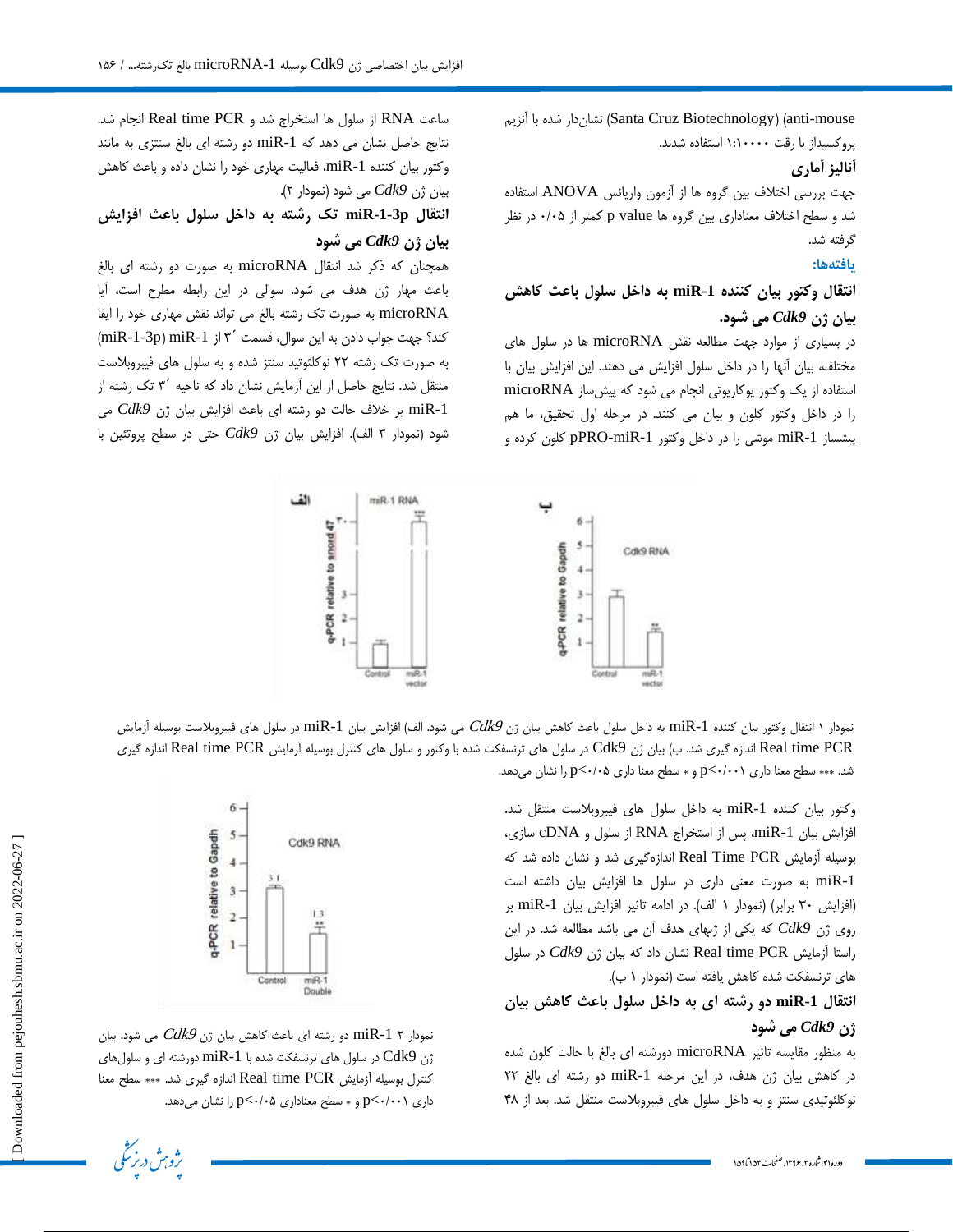

نمودار 1 miR-1 تک رشته باعث افزایش بیان ژن Cdk9 می شود. الف) بیان ژن Cdk9 در سلول های ترنسفکت شده با miR-1 تک رشته و سلول های کنترل بوسیله آزمایش Real time PCR اندازه گیری شد. ب) افزایش بیان Cdk9 در سطح پروتئین را نشان میدهد. \*\*\* سطح معنا داری 10/0-p و \* سطح معناداری 0/0<0 برا نشان مے ,دھد.

> انجام آزمایش Western Blot نشان داده شد. علاوه بر این جهت بررسی بیشتر، ناحیه ′۵ تک رشته از miR-1-5p) miR-1 هم به صورت تک رشته ای ٢٢ نوکلئوتید سنتز و به سلول های فیبروبلاست منتقل شد. در این هورد افزایش یا کاهش بیانی در ژن Cdk9 مشاهده نگردید. **بحث:** .

> miR-1 بالغ تک رشته، بر خلاف miR-1 دو رشته ای و وکتور بیان کننده miR-1 که مهار کننده بیان ژن Cdk9 هستند، باعث افزایش بیان این ژن می گردد. این حالت می تواند نقش مهمی در تنظیم بیان ژن Cdk9 و microRNA-1 در شرایط پاتولوژیک داشته باشد. علاوه بر نقش تنظیمی microRNA ها در شرایط فیزیولوژیک بدن، تغییر بیان غیر طبیعی آنها در بسیاری از بیماریها مشاهده شده است. به عنوان مثال تغییر بیان نابجای دس miR-335 ٍ miR-31 ،miR-9 ،miR-10b بیّ microRNA سرطان سینه مشاهده شده است (۲۵). دلیل تغییر بیان miR ها در سرطان را علاوه بر تنظیم ژنهای کلیدی مرتبط با سرطان به قرار گیری miRNAّبها در مناطق بی ثبات کروموزومی (افزایش تعداد کپی، جابجایی، یا حذف ژن) هم نسبت می دهند (۲۶). بطوریکه بر اساس نقش microRNAآبها در سرکوب یا ایجاد سرطان، آنها را به دو دسته ایجاد کننده یا مهار کننده سرطان تقسیم بندی می کنند (٢٧). به عنوان مثال miR-16 و 15-miR توسط ژن p53 القا شده و فعالیت سرکوبگری تومور دارند و کاهش بيان آنها در سرطان گزارش شده است (٢٨). بنابرين با توجه به نقش حیاتی miRNA ها در فرایند تومورزایی و بیان اختصاصی آن ها در بیماری های مختلف، این مولکول ها بالقوه اهداف درمانی و بیومارکرهایی جدید می باشند. به نظر می رسد که مولکول های ضد miRNA ها، که به عنوان "antagomir ها" شناخته می شوند، می توانند خواص آنکوژنی miRNA ها را مسدود کنند. برعکس با کاهش بیان microRNA های سرکوب کننده سرطان، راهکارهای افزایش بیان آنها را پیشنهاد می کنند (۲۹). بنابراین miRNA ها را می توان به عنوان اهداف درمانی امیدبخشی در درمان نوسانات سلول های بنیادی سرطانی در نظر گرفت.



علاوه بر تحقیقات با دید درمانی، مطالعات کاربردی با هدف کشف نقش تنظیمی microRNA از طریق افزایش یا کاهش بیان آنها انجام می دهند. برای مثال افزایش بیان miRNA های سرکوبگر تومور، مانند -let وج، میزان تومور را در مدل موشى K-RAS سرطان ریه كاهش می دهد (٢٩). یا افزایش بیان کلاستر آنکوژن mir-17-92 منجر به اختلال لنفوپرولیفراتیو میشود و افزایش بیان این کلاستر در لنفوم سلول B به طور چشمگیری موجب افزایش تومورزایی خواهد شد (۹, ۳۰). بنابرین محققان راهکارهایی را پیشنهاد داده اند که بتوان با تنظیم بیان microRNA ها از روند و پیشرفت بیماری جلوگیری نمود. در شرایط افزایش بیان microRNA، از RNA های سنتزی آنتی سنس یا آنتاگومیر جهت مهار و کاهش فعالیت microRNA استفاده می کنند و برعکس در مواردی که کاهش بیان آن باعث بیماری شود تلاش می کنند تا بیان miR مد نظر را افزایش دهند. بدین منظور معمولا microRNA ها را یا به شکل RNA بالغ دو رشته ای و یا با استفاده از وکتور های بیان کننده microRNA به داخل سلول یا بدن موجودات هدایت می کنند. در مطالعه حاضر، جهت مقایسه این دو روش مذکور، ابتدا پیشساز miR-1 به صورت کلون شده به داخل سلول های فیبروبلاست ترنسفکت شد.

## **نتیجهگیری:**

نتایج حاصل قابل پیش بینی بود و نشان داده شد که افزایش بیان miR-1 در حالت کلون شده باعث کاهش بیان ژن Cdk9 می شود. در ادامه -miR 1 بالغ ٢٢ نوكلئوتيد دو رشته ای به داخل سلول های فيبروبلاست منتقل شد. نتایج حاصل از این روش نیز به مانند روش قبلی منجر به کاهش بیان  $1$  شود. خلاب اینکه انتقال miR-1 بالغ تک رشته به داخل miR-1 سلول، برخلاف دو مورد قبلی، باعث افزایش معنی دار بیان ژن Cdk9 می-شود. با اینکه مکانیسم افزایش بیان مشخص نیست، اما این نوع روش افزایش بیان که نیازی به استفاده از ویروس و ژن بیگانه ندارد، می تواند در افزایش بیان ژنهای کلیدی با اهداف مختلف بسیار ارزشمند باشد.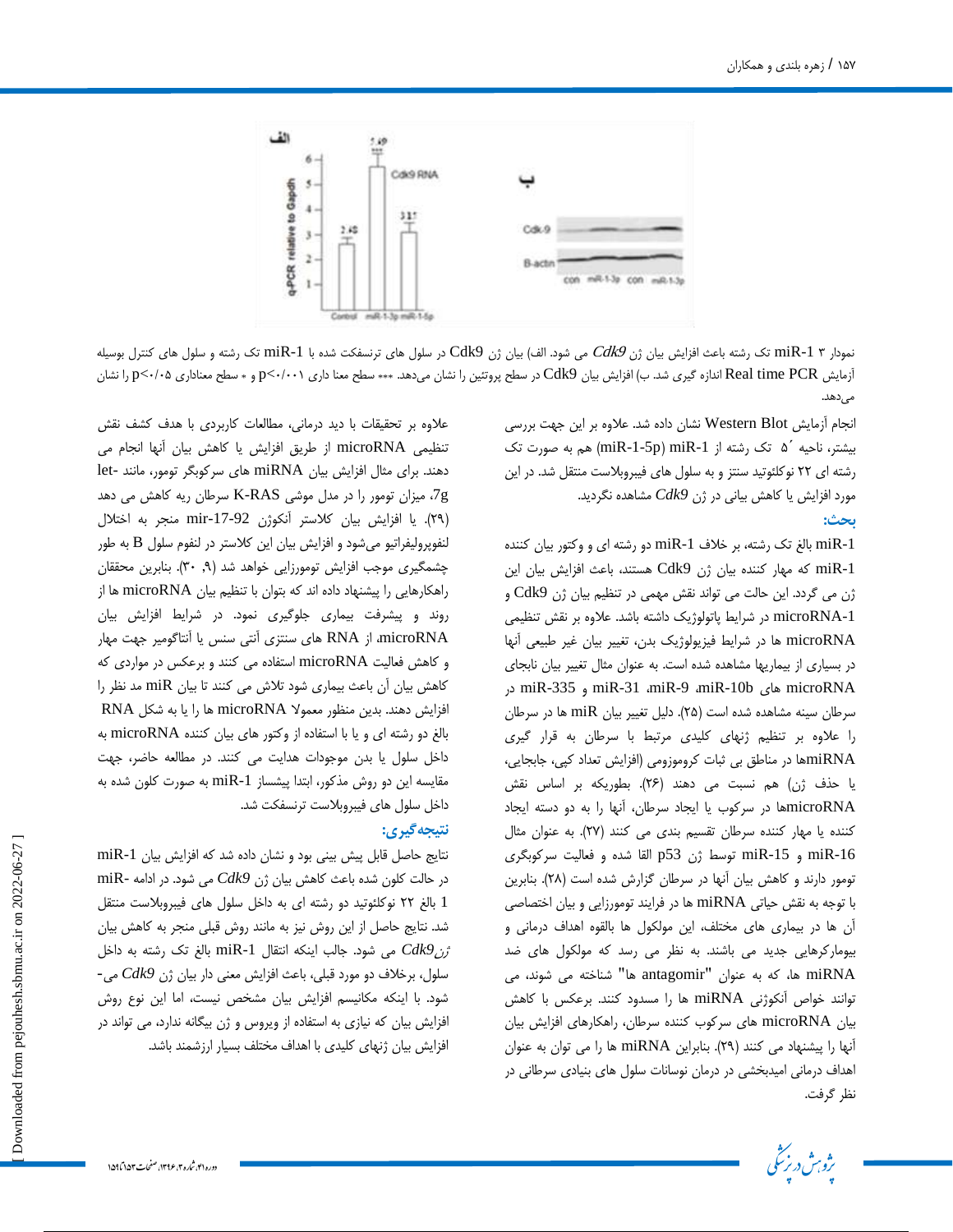#### **منببع:**

1.Lee RC, Feinbaum RL, Ambros V. The C. elegans heterochronic gene lin-4 encodes small RNAs with antisense complementarity to lin-14. Cell 1993; 75(5): 843-854.

2. Griffiths-Jones S, Saini HK, van Dongen S, Enright AJ. miRBase: tools for microRNA genomics .Nucleic acids research 2008; 36(suppl 1): D154-D158.

3.Lee RC, Ambros V. An extensive class of small RNAs in Caenorhabditis elegans. Science 2001; 294(5543): 862-864.

4. Sempere LF, Freemantle S, Pitha-Rowe I, Moss E, Dmitrovsky E, Ambros V. Expression profiling of mammalian microRNAs uncovers a subset of brainexpressed microRNAs with possible roles in murine and human neuronal differentiation. Genome biology 2004; 5(3): R13.

5.Wagner KD, Wagner N, Ghanbarian H, Grandjean V, Gounon P, Cuzin F. RNA induction and inheritance of epigenetic cardiac hypertrophy in the mouse. Developmental cell 2008; 14 (6): 962-969.

6.Wienholds E, Kloosterman WP, Miska E, Alvarez-Saavedra E, Berezikov E, de Bruijn E, et al. MicroRNA expression in zebrafish embryonic development. Scienc 2005; 309(5732): 310-311.

7.Johnson SM, Grosshans H, Shingara J, Byrom M, Jarvis R, Cheng A, et al. RAS is regulated by the let-7 microRNA family. Cell 2005; 120(5): 635-647.

8.Lu J, Getz G, Miska EA, Alvarez-Saavedra E, Lamb J, Peck D, et al. MicroRNA expression profiles classify human cancers. nature 2005; 435(7043): 834-838.

9. He L, Thomson JM, Hemann MT, Hernando-Monge E, Mu D, Goodson S, et al. A microRNA polycistron as a potential human oncogene. Nature 2005; 435(7043): 828-833.

10. Calin GA, Croce CM. MicroRNA signatures in human cancers. Nature reviews cancer 2006; 6(11): 857-866.

11. Mayr C, Hemann MT, Bartel DP. Disrupting the pairing between let-7 and Hmga2 enhances oncogenic transformation. Science 2007; 315(5818): 1576-1579.

12. He L, He X, Lim LP, De Stanchina E, Xuan Z , Liang Y, et al. A microRNA component of the p53 tumour suppressor network. Nature 2007; 447(7148): 1130-1134.

13. Gregory RI, Yan K-p, Amuthan G, Chendrimada T, Doratotaj B, Cooch N, et al. The Microprocessor complex mediates the genesis of microRNAs. Nature 2004; 432(7014): 235-240.

14. Lee Y, Ahn C, Han J, Choi H, Kim J, Yim J, et al. The nuclear RNase III Drosha initiates microRNA processing. Nature 2003; 425(6956): 415-419.

15. Bernstein E, Caudy AA, Hammond SM, Hannon GJ. Role for a bidentate ribonuclease in the initiation step of RNA interference. Nature 2001; 409(6818): 363-366.

16. Grishok A, Pasquinelli AE, Conte D, Li N, Parrish S, Ha I, et al. Genes and mechanisms related to RNA interference regulate expression of the small temporal RNAs that control C. elegans developmental timing. Cell 2001; 106(1): 23-34.

17. Hutvágner G, McLachlan J, Pasquinelli AE, Bálint É, Tuschl T, Zamore PD. A cellular function for the RNA-interference enzyme Dicer in the maturation of the let-7 small temporal RNA. Science. 2001 293(5531): 834-838.

18. Ketting RF, Fischer SE, Bernstein E, Sijen T, Hannon GJ, Plasterk RH. Dicer functions in RNA interference and in synthesis of small RNA involved in developmental timing in C. elegans. Genes & development 2001; 15(20): 2654-2659.

19. Knight SW, Bass BL. A role for the RNase III enzyme DCR-1 in RNA interference and germ line development in Caenorhabditis elegans. Science 2001; 293(5538): 2269-2271.

20. Doench JG, Petersen CP, Sharp PA. siRNAs can function as miRNAs. Genes & development 2003; 17(4): 438-442.

21. Doench JG, Sharp PA. Specificity of microRNA target selection in translational repression. Genes & development 2004; 18(5): 504-511.

22. Humphreys DT, Westman BJ, Martin DI, Preiss T. MicroRNAs control translation initiation by inhibiting eukaryotic initiation factor 4E/cap and poly (A) tail function. Proceedings of the National Academy of Sciences of the United States of America 2005; 102(47): 16961-1696.

23. Ghanbarian H, Wagner N, Polo B, Baudouy D, Kiani J, Michiels J-F, et al. Dnmt2/Trdmt1 as Mediator of RNA Polymerase II Transcriptional Activity in Cardiac Growth. PloS one 2016; 11(6): e0156953.

24. Ghanbarian H, Wagner N, Michiels J-F, Cuzin F, Wagner K-D, Rassoulzadegan M. Small RNA-directed epigenetic programming of embryonic stem cell cardiac differentiation. Scientific Reports 2017; 7.

25. Hurst DR, Edmonds MD, Welch DR. Metastamir: the field of metastasis-regulatory microRNA is spreading. Cancer research 2009; 69(19): 7495-7498.

26. Calin GA, Sevignani C, Dumitru CD, Hyslop T, Noch E, Yendamuri S, et al. Human microRNA genes are frequently located at fragile sites and genomic regions involved in cancers. Proceedings of the National academy of Sciences of the United States of America 2004; 101(9): 2999-3004.

27. Ventura A, Jacks T. MicroRNAs and cancer: short RNAs go a long way. Cell 2009; 136(4): 586-591.

28. Domen J, Cheshier SH, Weissman IL. The role of apoptosis in the regulation of hematopoietic stem cells. Journal of Experimental Medicine 2000; 191(2): 253- 264.